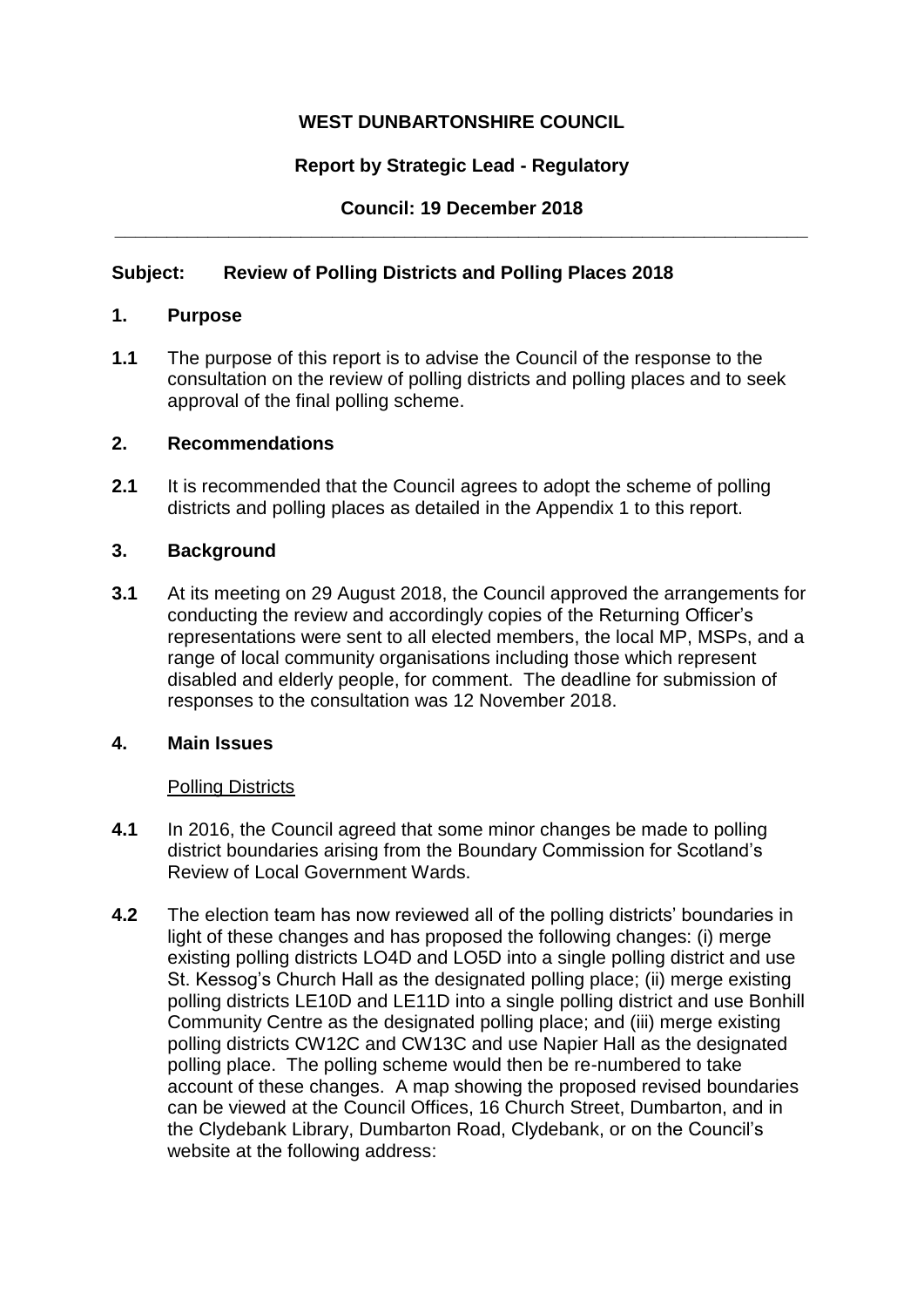[http://www.west-dunbarton.gov.uk/council/voting-and-elections/interim-review](http://www.west-dunbarton.gov.uk/council/voting-and-elections/interim-review-polling-places-polling-districts/)[polling-places-polling-districts/](http://www.west-dunbarton.gov.uk/council/voting-and-elections/interim-review-polling-places-polling-districts/)

- **4.3** In addition to above, there has been one small practical adjustment to the boundary line at Leven St, Dumbarton to allow some electors in properties on the opposite side of the street to Knoxland Primary School to vote there instead of travelling to the Concord Community Centre.
- **4.4** The merger of LO4D and LO5D has been proposed due to the small distance (0.5 mile) between the two polling places both of which have operated with a single polling station for a number of years. At present Lomond Ward has a total of five polling places which is one more than Kilpatrick Ward with a similar size electorate supported by three elected members. Reducing the number of polling places to four will mean that each polling place in Lomond Ward will accommodate an average of 2295 electors, which would be similar to Kilpatrick Ward which has an average of 2260 electors per polling place. However, some electors will have to travel further to vote. If the polling districts are merged into one then St Kessog's Church Hall is the more central of the two locations and is therefore the logical choice to be retained as polling place.
- **4.5** Following a decision of Council in 2015, electors residing in LE11D (Beechwood Housing Estate) now vote in the Bonhill Community Centre. This worked well in all elections held during 2016 and 2017 so there is unlikely to be any impact on the public if LE11D and LE10D are merged into one new polling district. It is therefore proposed that the above polling districts should be merged and that Bonhill Community Centre should be the designated polling place for the new polling district LE9D.
- **4.6** Old Kilpatrick is currently served by two polling places namely Gavinburn Primary School and Napier Hall. Given the desire to reduce the number of schools used as polling places it is proposed that all voters in Old Kilpatrick be asked to vote in Napier Hall and the two polling districts be merged to form a new polling district CW12C. Again some voters will have to travel further than before to vote. However, the vast majority of electors who voted previously in Gavinburn Primary School will still have to travel less distance to Napier Hall than some of the existing electors who have always voted there.

### Polling Places

**4.7** Following the interim review of the polling scheme is 2016, the Council agreed to use mobile polling places at Dalmonach (LE9D) and at Westbridgend (DU14D). There are now plans in place to build two new community centres in those locations and, if deemed suitable for use, it is proposed that the new community centres be designated as polling places for those polling districts. It should be noted that the election team is of the view that mobile polling places are only used as a last resort when no other suitable venue is available. They are very small and are not comfortable for polling staff who work there for 15 hours on election day. They are also very expensive to hire compared to the hire of a hall and require a special ramp to be built to make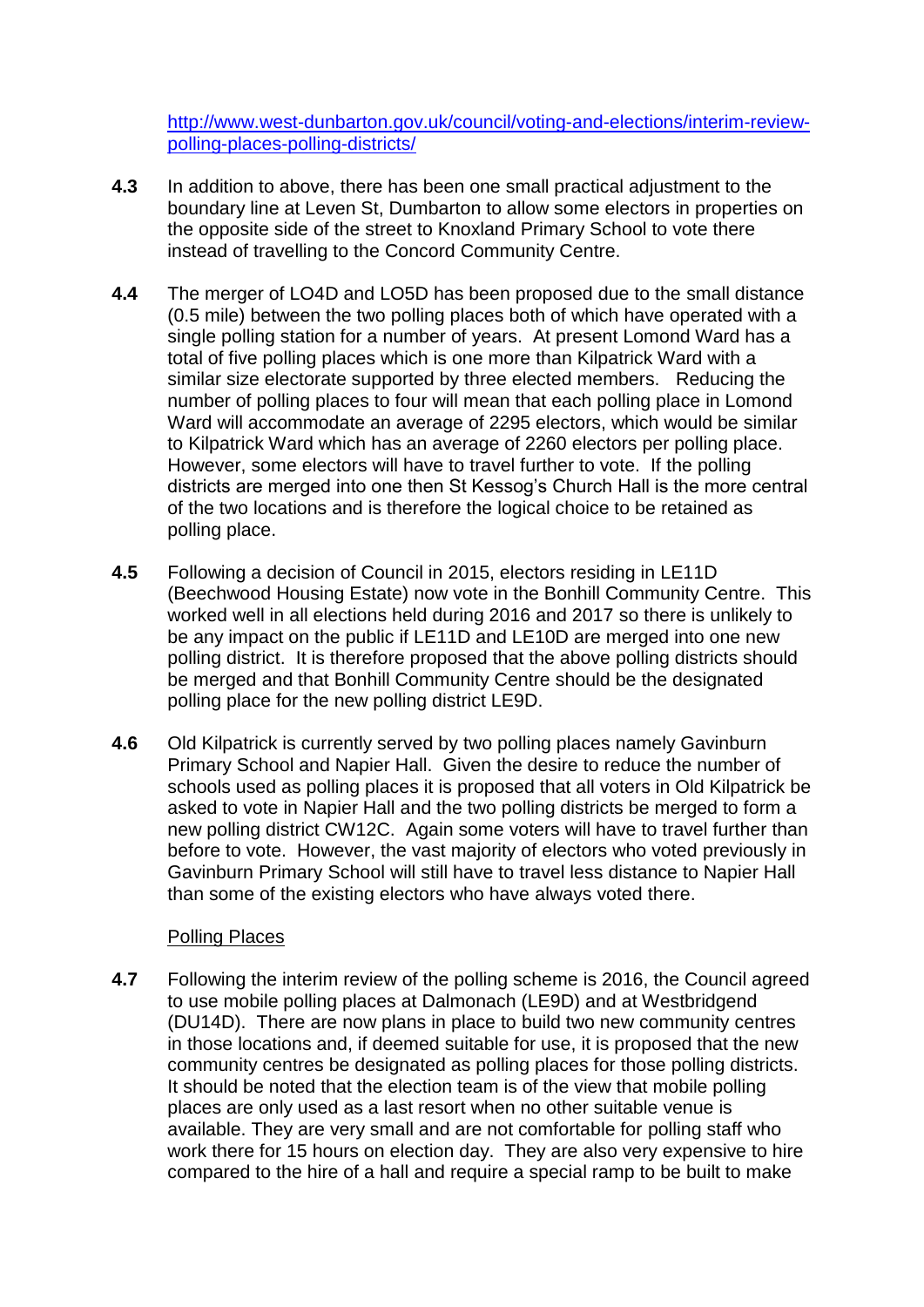sure they are accessible. This aside, the portable cabins are deemed to be suitable as a temporary polling places in the absence of a permanent building.

- **4.8** Given that there are no planned elections until 2021 the Returning Officer is of the view that mobile polling places at Dalmonach and Westbridgend should be used for any unplanned elections or referendums until the new community centres are built.
- **4.9** At the time of the consultation, there was some uncertainty on whether the Community Hall on Onslow Road, Clydebank, would be made available as a polling place. However, this has now been confirmed and it is therefore recommended that the Community Hall should continue to be used as a polling place.

#### UK Parliamentary Boundary Review 2018

**4.10** In September 2018, the UK Parliament received recommendations from the Boundary Commission which among other things proposed that part of East Dunbartonshire Council's area (parts of Milngavie and North Bearsden) will form part of the new Dunbartonshire West County Constituency for future UK Parliamentary Elections, effective from the next scheduled UK General Election in 2022, if approved. The UK Parliament has not considered the proposals yet but given that East Dunbartonshire Council has local knowledge and expertise in running elections in that area, it is the Returning Officer's intention to use those polling districts and places as recommended by East Dunbartonshire Council for that part of the new UK Parliamentary boundary. It is understood that East Dunbartonshire Council will carry out its statutory review of its polling scheme in 2019.

### Impact of New Housing in West Dunbartonshire

**4.11** An assessment of the impact on the polling scheme of the number of new properties being built in West Dunbartonshire has been undertaken with the assistance of officers from the Council's Planning Section. While there are a number of new housing developments planned and/or being proposed throughout West Dunbartonshire, there are only a few of significant size to have major impact on the proposed polling scheme. The Queens Quay development will be the most significant with approximately 1800 new houses being built over a period of time. It is proposed that the additional electors from this area will vote in Waterfront Church Hall which has an additional hall with the capacity to cope with up to four additional polling stations. The new housing development in the Castle Road/Castlegreen Street area of Dumbarton East is also significant but there is sufficient space within the large assembly hall in Knoxland Primary School to accommodate the additional polling station needed to cope with the increase in voters. There are also some provisional plans for housing on the Carless Site in Old Kilpatrick but it is not clear at this point whether that the housing development will proceed or not. The Election Office will continue to monitor the situation and report back to Council if an interim review of the scheme is necessary. There are a number of other smaller housing developments which may have some impact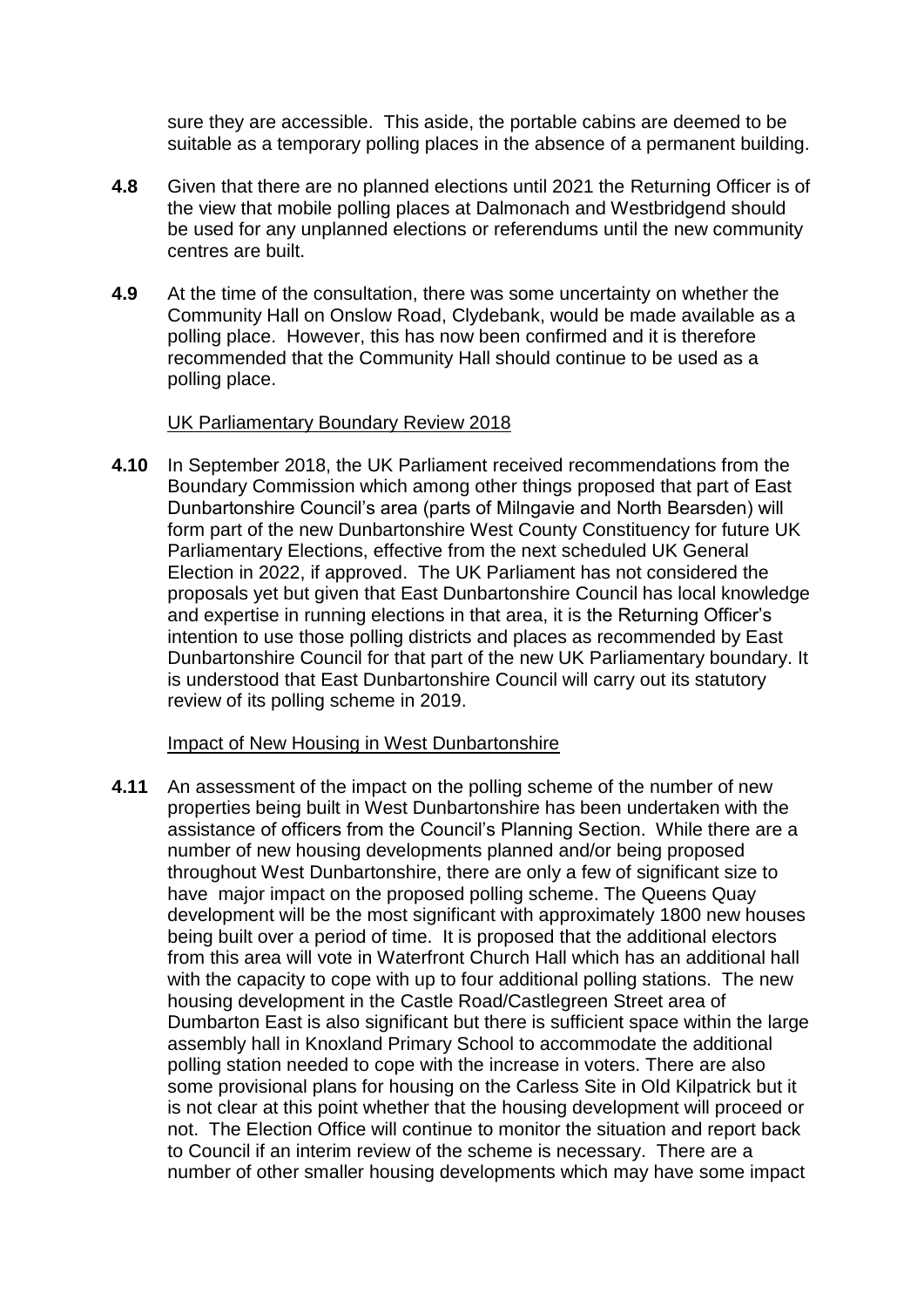on the polling scheme, the details of which are contained in the individual polling place comments shown in Appendix 2 to this report.

### Feedback from consultation

- **4.12** Local elected members were consulted and all comments received are shown in Appendix 3. In relation to Dumbarton Ward, Councillor McBride has suggested that electors from Oxhill could vote in St Michael's Church hall. The Election Office will revisit this option if the number of electors in the West Dumbarton Activity Centre in Brucehill increases significantly. Other elected members from Dumbarton Ward who responded to the consultation were satisfied with the Returning Officer's proposals.
- **4.13** One member of the public responded to the consultation and made the comment that she supported the proposal not to use Gavinburn Primary School as a polling place as she felt that every effort should be made to avoid using schools as polling places.
- **4.14** No comments were submitted by local and regional MSPs, the local MP or on behalf of any local or national political party.

## **5. People Implications**

**5.1** There are no implications for employees of this Council.

## **6. Financial and Procurement Implications**

- **6.1** The only elections funded by the Council are the Local Government Elections and any Local Government by-elections which may occur from time to time. The proposals within this report to reduce the number of polling places will result in a reduction in costs of approximately £770 per local government election, subject to any price increases which occur before or at the time of an election.
- **6.2** There are no procurement implications for the Council arising from this report.

# **7. Risk Analysis**

**7.1** The Council is required by statute to complete the review within the required timescales. Failure to do so could result in reputational damage to the Council.

# **8. Equalities Impact Assessment (EIA)**

**8.1** The Council must ensure that, so far as is reasonable and practicable, every polling place within its area is accessible to electors who are disabled. All polling places used in West Dunbartonshire are accessible and no new polling places have been added as a result of this review.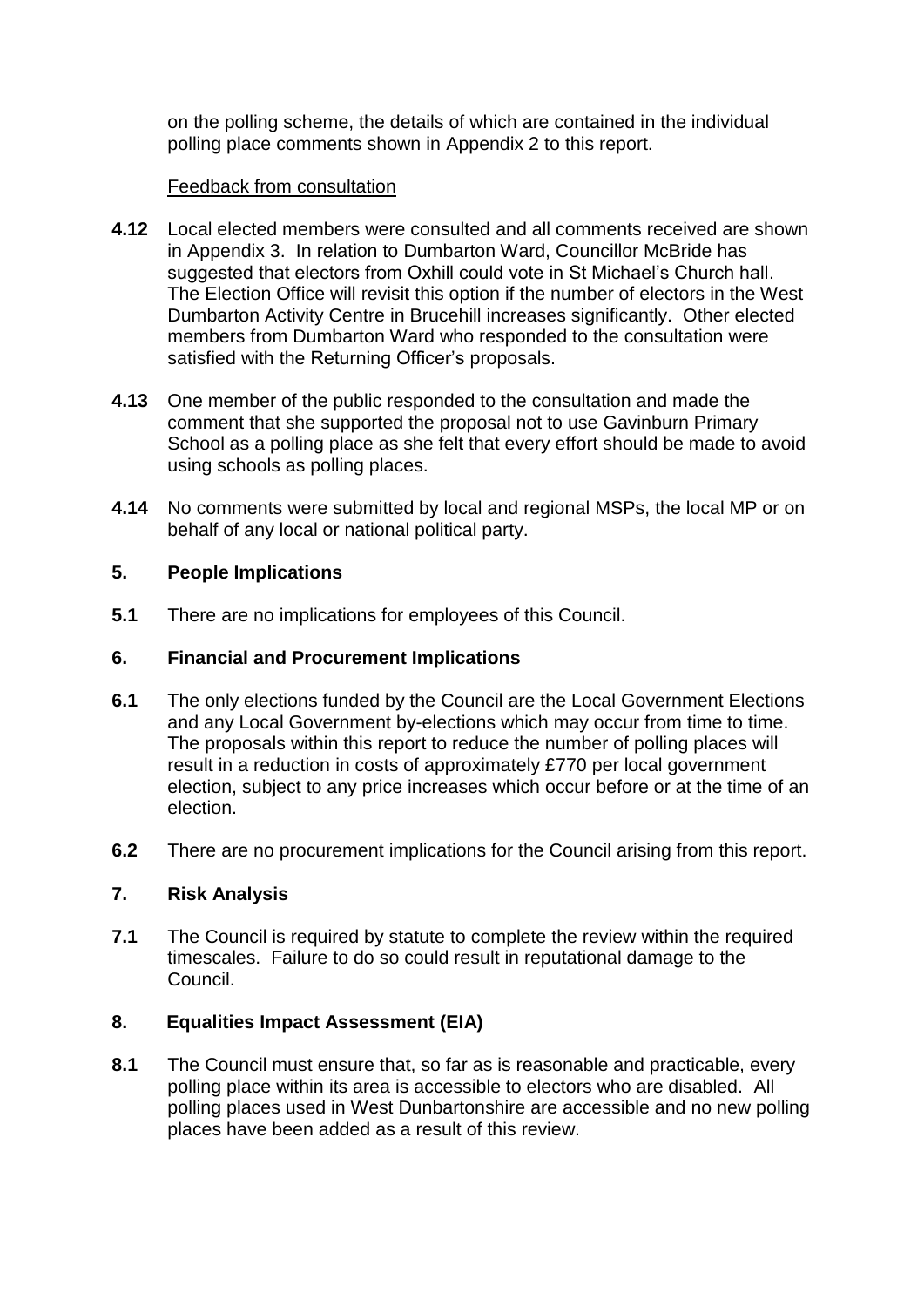**8.2** A full EIA was carried out in respect of the proposals as some voters may need to travel further to vote at the poll due to the merging of some polling districts. This will inevitably have a greater impact on persons with disabilities, frail elderly persons and persons on low incomes who may have to travel further to vote at the poll. A number of local organisations representing disabled and elderly people were invited to comment on the Returning Officer's representations and no comments were received. The proposals should not prevent anyone from being able to vote regardless of their circumstances as anyone can apply for a postal vote and persons with disabilities will be also able to appoint a proxy to vote on their behalf, if they so choose. The Returning Officer will ensure that all voters are notified of any changes to their polling place via their poll card which will also contain full information on how to apply for a postal vote or a proxy vote in advance of any forthcoming election or referendum.

#### **9. Consultation**

- **9.1** Officers from legal and finance have been consulted on the content of this report.
- **9.2** The formal public consultation process commenced on 1 October 2018 and concluded on 12 November 2018. All comments received from the elected members and the public have been included in this report.

#### **10. Strategic Assessment**

**10.1** This report does not have a direct impact on the Council's Strategic priorities.

### **Peter Hessett Strategic Lead - Regulatory**

### **Date: 3 December 2018**

| <b>Person to Contact:</b> | George Hawthorn, Manager of Democratic and<br>Registration Services, Council Offices, Garshake Road,<br>Dumbarton. Telephone 01389 737204 or e-mail:<br>george.hawthorn@west-dunbarton.gov.uk |                                                                          |
|---------------------------|-----------------------------------------------------------------------------------------------------------------------------------------------------------------------------------------------|--------------------------------------------------------------------------|
| <b>Appendices:</b>        | 1.                                                                                                                                                                                            | Proposed list of polling places and districts.                           |
|                           | 2.                                                                                                                                                                                            | Returning Officer's comments on individual polling<br>places.            |
|                           | 3.                                                                                                                                                                                            | Summary of comments submitted by West<br>Dunbartonshire elected members. |